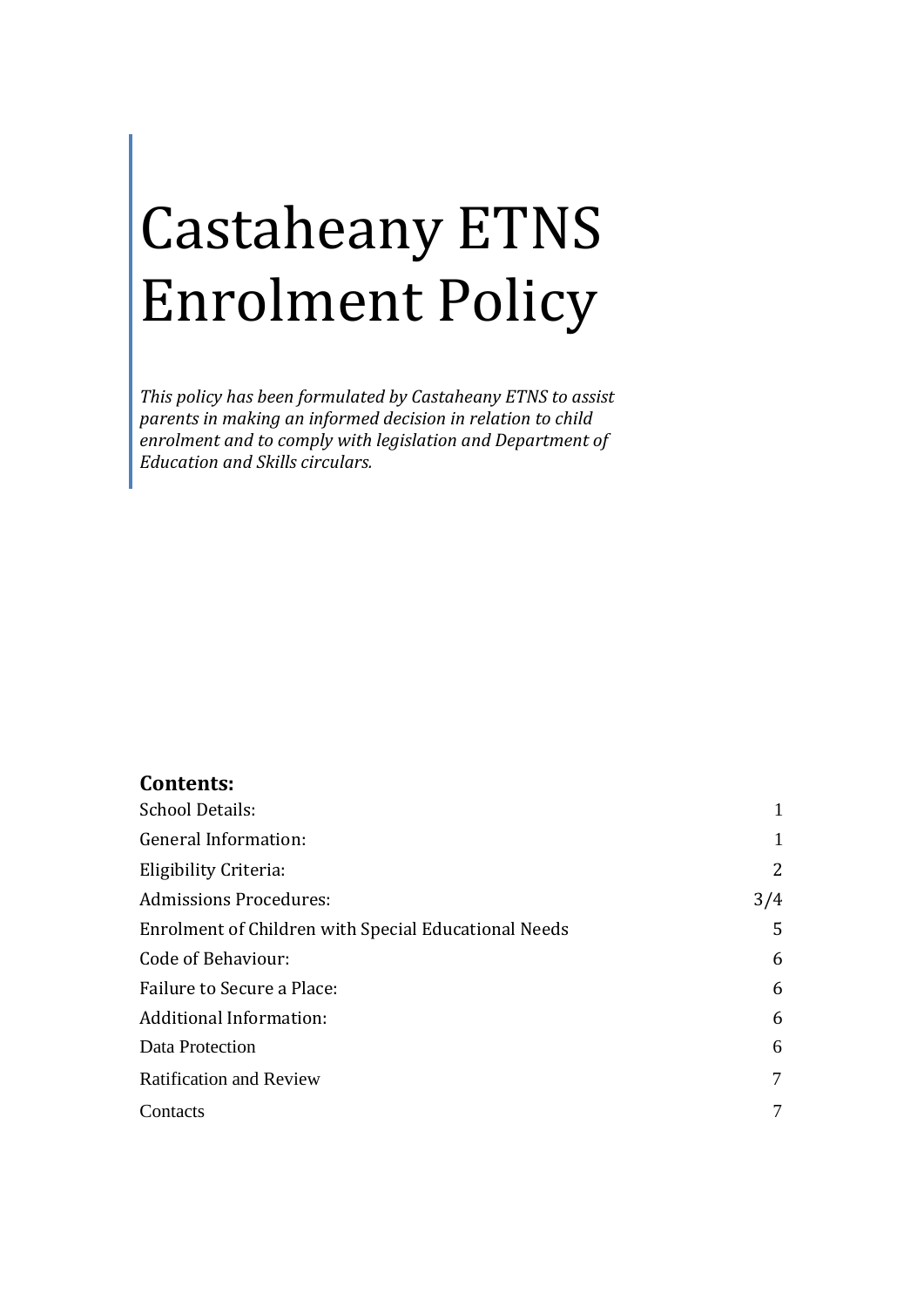# **School Details:**

| Name:        | Castaheany Educate Together National School |
|--------------|---------------------------------------------|
| Address:     | Ongar Village, Dublin 15                    |
|              |                                             |
| Telephone:   | 01-6467484                                  |
| Email:       | castaheanyeducatetogether@gmail.com         |
| Roll Number: | 20186F                                      |
| Principal:   | Mary Healy                                  |

Our school day starts at 8.30 and finishes at 1.10 for Junior and Senior Infants, and 2.10 for all other classes.

# **General Information:**

This policy has been set out in accordance with the provisions of the Education Act 1998 and provides for equality of access and participation in the school for all children in our society whatever their social, religious, cultural and racial background and whether or not they have a disability or special educational needs. The Board of Management of the school oversees and is responsible for the implementation of the enrolment policy.

Castaheany ETNS is under the patronage of Educate Together. Parents/ Guardians are advised to familiarise themselves with the Educate Together ethos prior to enrolling their child in the school. [Educate Together: Home](https://www.educatetogether.ie/)

Castaheany ETNS caters for children from Junior Infants to sixth class. The school has 16 classes with a double-stream intake each year (two classes). It is co-educational and multidenominational. Castaheany ETNS is a national school and, as such, operates in accordance with the Rules for National Schools and is dependent on such grants and teacher resources as are provided by the DES. All school policies must have regard to the resources and funding provided.

Castaheany ETNS follows the curricular programmes prescribed by the Department of Education and Skills, which may be amended from time to time, in accordance with Sections 9 and 30 of the Education Act (1998). CETNS also implements the Ethical Education Programme "Learn Together" as prescribed by its patron, Educate Together. Educate [Together: Home](https://www.educatetogether.ie/)

Within the context and parameters of DES regulations and programmes, the rights of the Patron as set out in the Education Act and the funding and resources available, CETNS supports the principles of:

- Equality of access and participation in the school
- Respect for the diversity of values, beliefs, traditions, languages and ways of life in society
- Parental choice in relation to enrolment
- Inclusiveness, particularly with reference to the enrolment of children with a disability or other special educational need.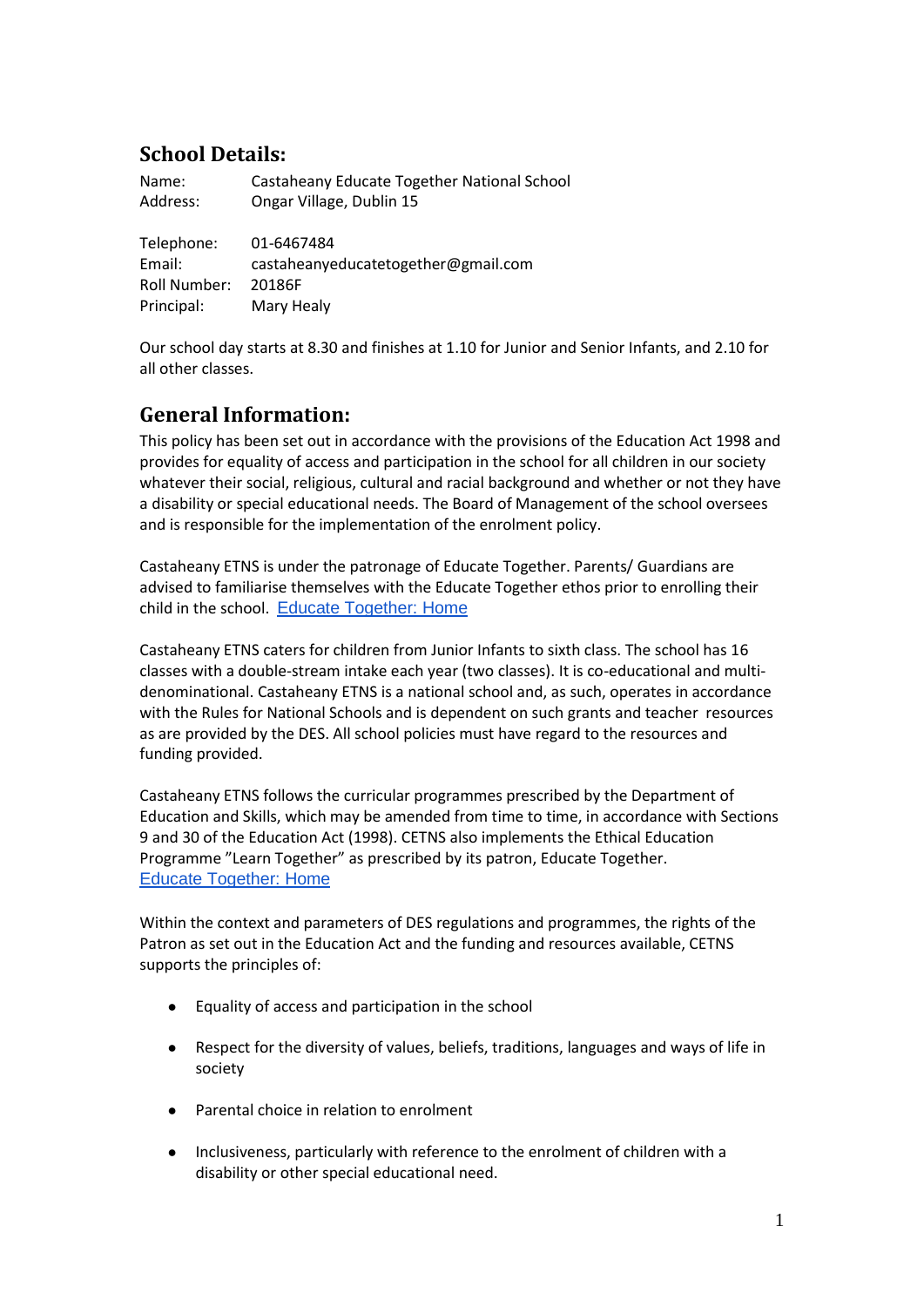# **Eligibility Criteria:**

Under the Education Act 1998, a child may not be allowed to attend or be enrolled in a primary school before the 4<sup>th</sup> anniversary of his/her birth. In Castaheany ETNS children must be 4 years old before  $1<sup>st</sup>$  May of the year of admission into Junior Infant classes.

- **All places are allocated on a first come, first served basis.**
- **Castaheany ETNS does not operate a sibling policy.**
- **Castaheany ETNS does not operate a catchment area.**

In determining admissions the Board of Management shall take account of Department of Education and Skills regulations in relation to staffing, class size and class average. While recognising the right of parents to enrol their child in the school of their choice, the Board of Management of Castaheany ETNS also respects the rights of the existing school community and in particular, the children already enrolled. This requires balanced judgements, which are guided by the principles of natural justice and acting in the best interest of all children. Assisting the school in such circumstances, the Board reserves the right to determine the maximum number of children in each separate classroom bearing in mind:

- 1. Size of / available space in classrooms
- 2. Presence of children with special educational needs (See section on Enrolment of Children with Special Educational Needs)
- *3.* DES Pupil Teacher Ratio (26:1 from 2018/19). The Board of Management deems classes at CETNS to be full at 27\* children (Pupil - Teacher Ratio plus 1)

\**This number is subject to change and will be reviewed annually by the Board of Management.*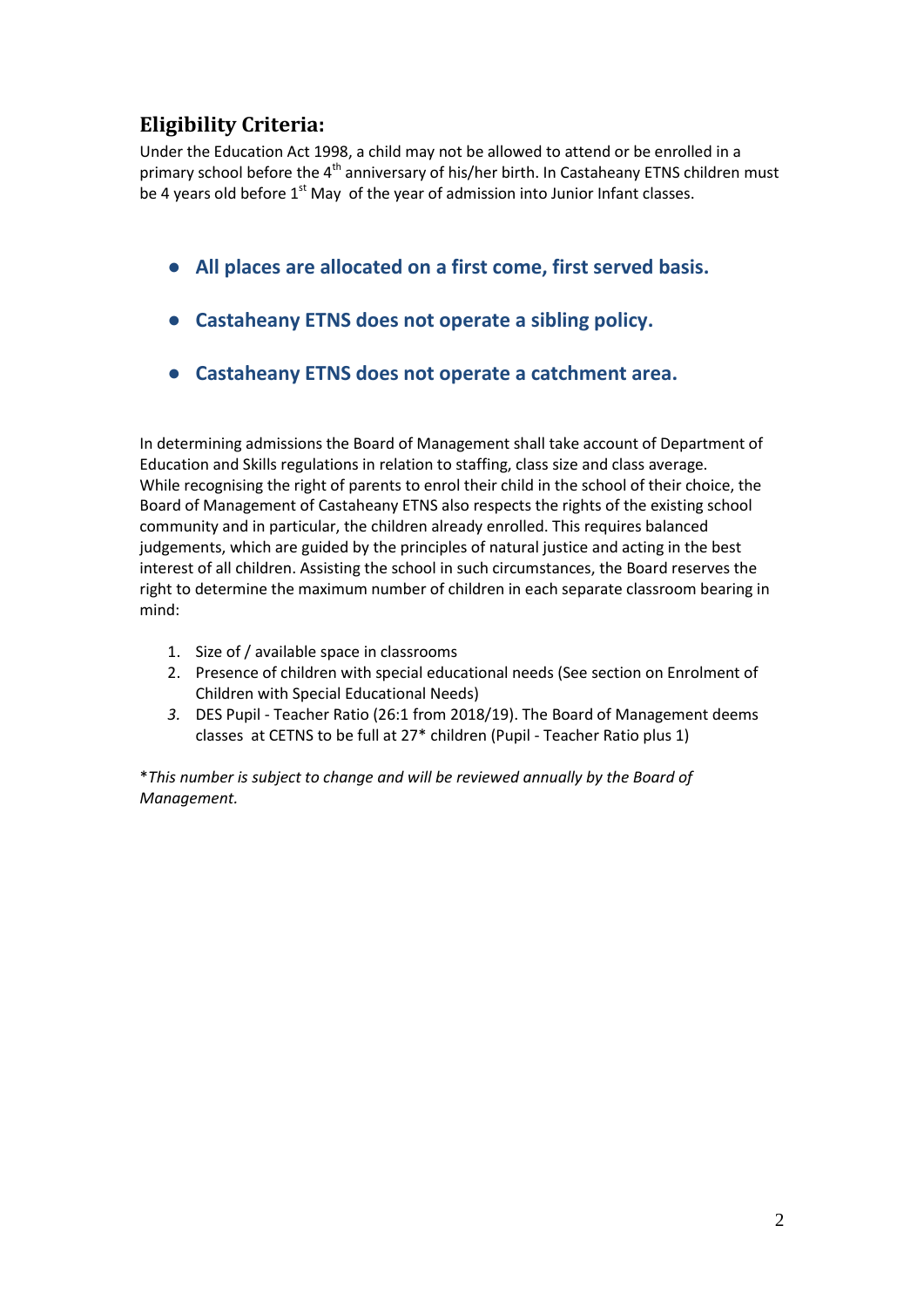## **Admissions Procedures:**

- **1.** Parents/Guardians wishing to apply for a place for their child must complete and return a pre-enrolment form. Parents/guardians can obtain pre-enrolment forms from the school secretary in person, by phone, by email or from the school website. This form requires the parent to give the school certain information regarding their child. Pre enrolment forms **must** be posted or emailed to school. No pre enrolment will be accepted by hand.
- **2.** Children may be placed on the pre-enrolment list from birth.
- **3.** Upon receipt of completed applications, each pre-enrolment form will be endorsed with a unique, sequential pre-enrolment number. If more than one form is received on the same day, they are ordered by random selection. This process will be overseen by the enrolment officer and a member of the Board of Management.
- **4.** Pre-enrolment form must be accompanied by an original birth certificate which will be copied and returned. An offer of a place will only be made when a copy of the original birth certificate is on file. If preferred, original birth certificates may be presented at the office, for copying, but pre-enrolment forms must be posted or emailed.
- **5.** Each child will be placed on the list according to the pre- enrolment number. If parents have twins, triplets, etc. then the children will be put on the list one after the other in alphabetical order of the child's first name.
- **6.** No guarantees of places will be given or implied by pre- enrolment.
- **7.** Children will, as a rule, only be admitted into **Junior Infants** during the months of August/September. Children may be admitted to a Junior Infant class after 30th September provided they are transferring from Junior Infants in another school *(or the equivalent in another jurisdiction)*
- **8. Classes other than Junior Infants** Children will, as a rule, be admitted to the same class level when transferring schools. Otherwise, they will be placed in an ageappropriate class taking into account the needs of the child, previous education i.e. children coming from schools outside Ireland or special schools. The final decision rests with the Principal.
- **9.** Children will be offered places strictly by order of pre- enrolment number on the pre-enrolment list. (No priority given to siblings or discretionary places).
- **10.** Before sending out the letters of offer each parent/guardian will be telephoned, texted or emailed to inform them that the letter of offer is going out in the post that day, to confirm correct address is on the pre-enrolment form and to further advise that the offer must **be accepted within 14 days.** If parent/guardian cannot be contacted by telephone, text or email the letter of offer will be sent out by post.
- **11.** An acceptance form will accompany each offer. This form must be completed, signed and returned to the secretary or principal **within 14 days**. Payment of Materials Money for Junior Infants is also requested at this stage and a copy of the original birth cert must be on file, as proof of age.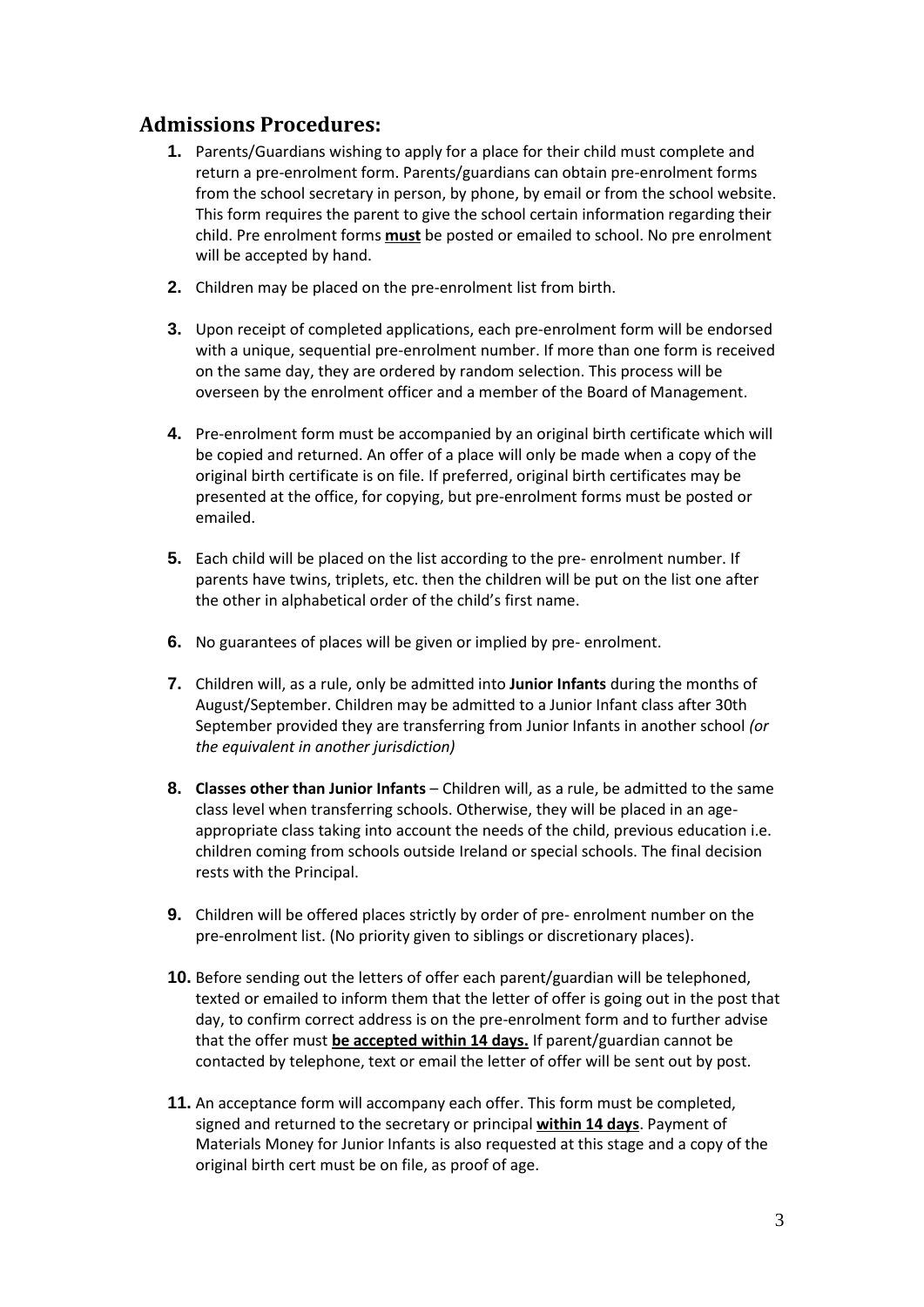- **12.** On receipt of the acceptance form, the school will confirm in writing that a place has been reserved for their child.
- **13.** If the acceptance form is not received in the school within 14 days, the child's name will be removed from our enrolment list and the family will be contacted, if possible.
- **14.** Parents/ Guardians of Junior Infants may defer the child's place for one year, providing the child is under 6 by the first of September of the year in which he/she starts school. This means that the child will be placed on the list for the following year according to the original pre-enrolment number. Deferral does not guarantee a place the following year. Parents/Guardians of children for classes other than Junior Infants cannot defer a place.
- **15.** In exceptional circumstances, Junior Infants who have enrolled in the school may defer after the school year has started but before September  $30<sup>th</sup>$ . This deferral will be agreed in consultation with school staff and parents/guardians. The actual enrolment may be deferred for a maximum of one year. Placement order in the following year's Junior Infant pre-enrolment list will be in accordance with their original pre-enrolment number. This does not guarantee an offer of a place as places will be allocated strictly according to the ranking of the pre-enrolment numbers on the pre-enrolment list.
- **16.** Non-Junior Infants cannot defer a place that has been offered to them. However, if a parent/guardian wishes to place them on the list for the following year (for the next class level) they will be issued with a new pre-enrolment number and put on the non-Junior Infant appropriate class list for the following year.
- **17.** If a non-Junior Infant is not offered a place in the year of their choice, parents/guardians will be **offered the option** to put their child's name on the preenrolment list for the next year, retaining the original pre-enrolment number. Parents must respond to this offer, in writing, within 14 days of that offer being made. Otherwise, their child's place on the pre-enrolment list will be forfeited. Options letters will be posted at the end of May each year.
- **18.** It is the sole responsibility of the parent to inform the school promptly of any change of address, telephone number or other relevant circumstances.
- **19.** If a child leaves during the school year, his/her place will be offered to the next person on the list *(for the same class level )* as soon as possible.
- **20.** Parents/guardians of children wishing to transfer from another school will be required to supply a copy of the child's most recent school report and any other relevant reports/information.
- **21.** In the event of a child being temporarily referred, by a professional, to an alternative educational setting, the Board of Management agrees that their place in class will be left open until they return. At the end of each school year their case will be reviewed as to whether or not they will return to CETNS and which would be the most appropriate class to meet the child's needs. Parents will be informed of the decision.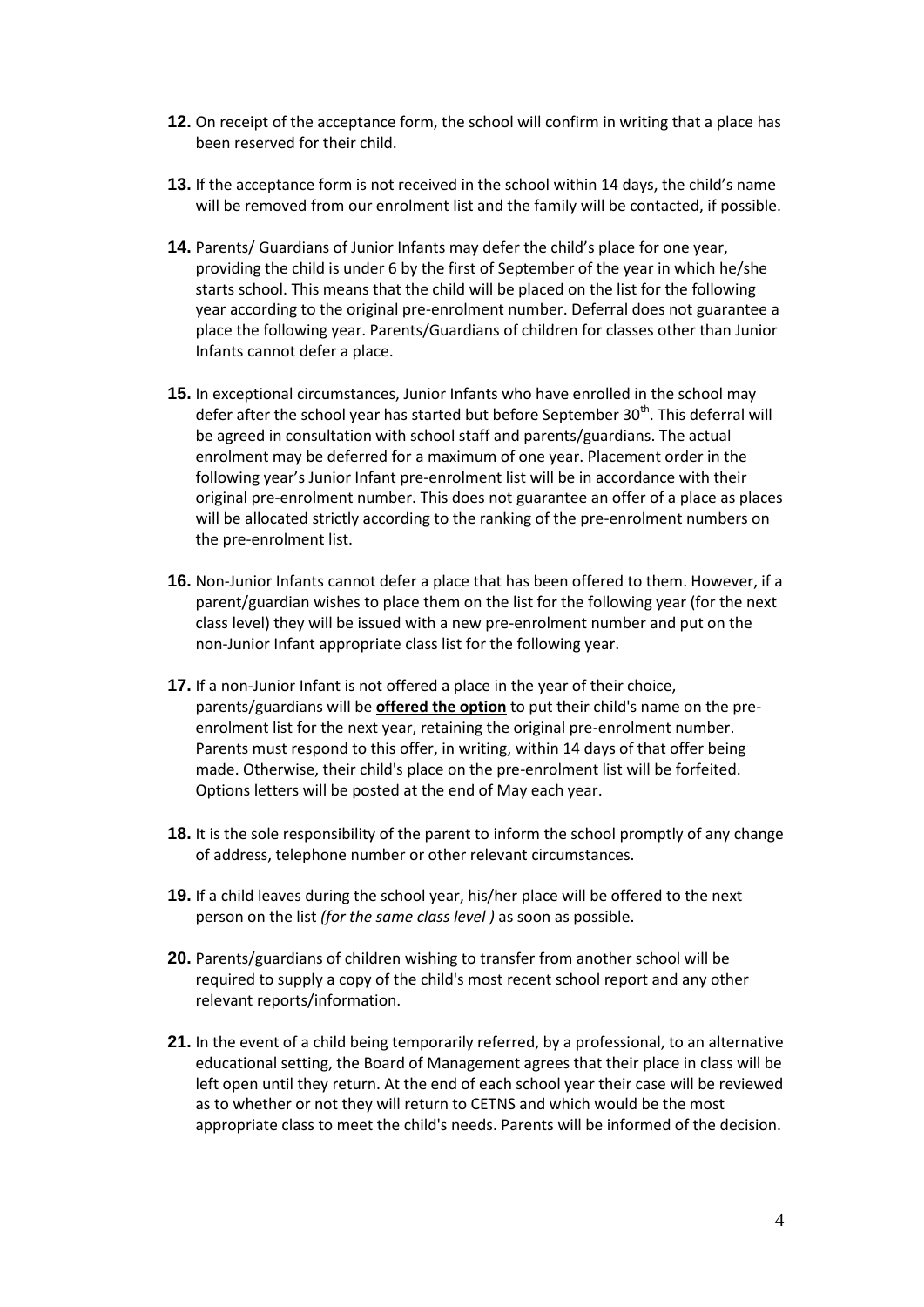# **Enrolment of Children with Special Educational Needs:**

Where it is apparent that a child has a disability or other special educational needs, the school may require that these needs be assessed prior to admission in order to enable the school to make suitable advance preparations for the admission of the student and, if necessary, to seek additional resources.

The school will use the funding provided to it by the Department of Education and Skills to make reasonable provision and accommodation for students with a disability or other special educational needs, including, where necessary, alteration of buildings and provision of appropriate equipment.

Castaheany ETNS endeavours at all times to practice the school policy of inclusion and welcomes applications from children with special educational needs. Such applications are subject to the enrolment principles outlined above. In order to assist the school in establishing the educational and physical needs of the child, relevant to his/her ability or special needs and to profile the support services required, the school requests that the parent/guardian of the child:

- Informs the school of any special needs as early as possible in the pre- enrolment /enrolment process.
- Ensures that copies of the child's medical and /or psychological report(s) are provided to CETNS.

Where such a report is not available, a request should be made that the child would be assessed immediately. Following receipt of the report the Board of Management will assess how the school can meet the needs specified therein. Where the Board deems that further resources are required, it will, prior to enrolment, request the DES and/or the HSE provide the resources required to meet the needs of the child as outlined in the psychological and/or medical report.

The Principal may, in conjunction with the Special Educational Needs Organiser (SENO) or DES inspector, meet with the parents/guardians of the child to discuss the child's needs and the school's suitability or capability in meeting those needs.

A commitment to child-centred, inclusive and quality education permeates through all of the policies of Castaheany ETNS. However, if it is felt by the Board of Management that the school would be unable to meet the differentiated needs of a particular child, the school reserves the right to refuse admission. It is anticipated that refusal to enrol will be a rare occurrence and only utilised as a last resort when it is clear that admission to CETNS would not be in the best interest of that child, or other children in their peer group.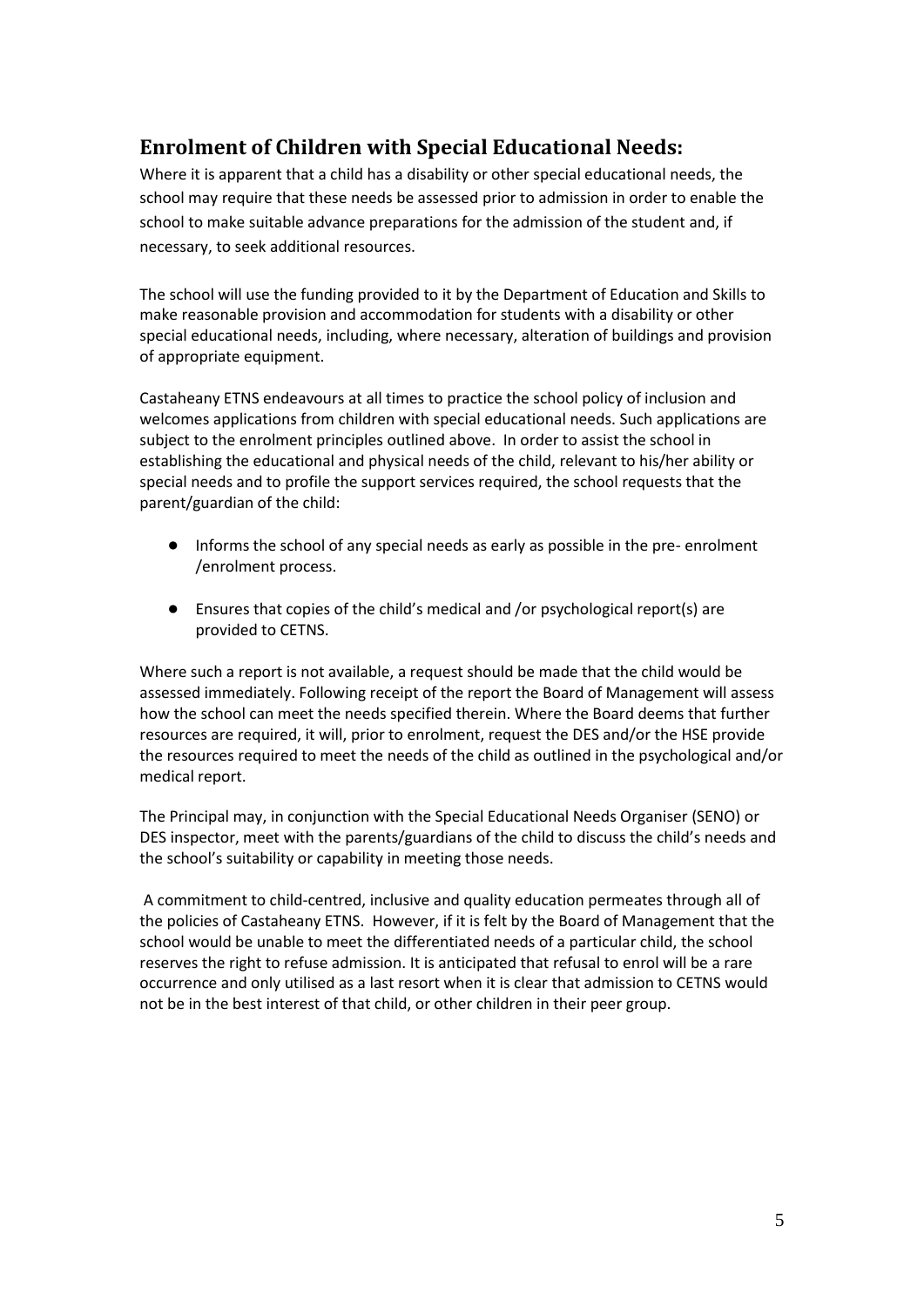# **Code of Behaviour:**

Children enrolled in CETNS are required to co-operate with and support the school's Code of Good Behaviour as well as all other policies on curriculum, organization and management.

The Board of Management places parents/guardians responsible for ensuring their children co-operate with said policies in an age-appropriate way. In accordance with the Department of Education's Rules for National Schools, these policies may be added to and revised from time to time.

## **Failure to Secure a Place:**

Parents may appeal a refusal of admission to the school to the Secretary General of the Department of Education and Skills.

For further information, contact:

Section 29 Appeals Administration Unit Department of Education and Skills Friars Mill Road Mullingar Co. Westmeath N91 H30Y T | (0761) 108588 E [| www.education.ie](http://www.education.ie/) 

Parent who are experiencing difficulty in securing a place for their child should contact the Educational Welfare Services in TUSLA to seek the assistance of their local Educational Welfare Officer: [www.tusla.ie](http://www.tusla.ie/) | 01-7718815

## **Additional Information:**

Castaheany ETNS endeavours to provide the highest standards of care for its pupils. In order to achieve this objective successfully, it is vital that the school be informed of any relevant situation regarding health, bereavement, domestic circumstances etc. Any such information should be passed by the school principal and shall be treated in strictest confidence.

## **Data Protection:**

The school acknowledges its obligations as a data controller under the Data Protection Acts 1988 and 2003. Information obtained for the purposes of allocating places in the school to applicant children will only be used and disclosed in a manner which is compatible with this purpose. Only such personal data as are relevant and necessary for the performance of this function will be retained. The school undertakes to ensure that such information is processed fairly, that it is kept safe, secure, accurate, complete, and up-to-date. Individuals have the right to have any inaccurate information rectified or erased. All data submitted as part of the admissions process will be destroyed within twelve months of the deadline for receipt of application forms (as opposed to registration) forms. A copy of all personal data obtained and kept as part of the admissions process will be made available to the subject of such data on receipt of a written request to the chairperson of the board of management.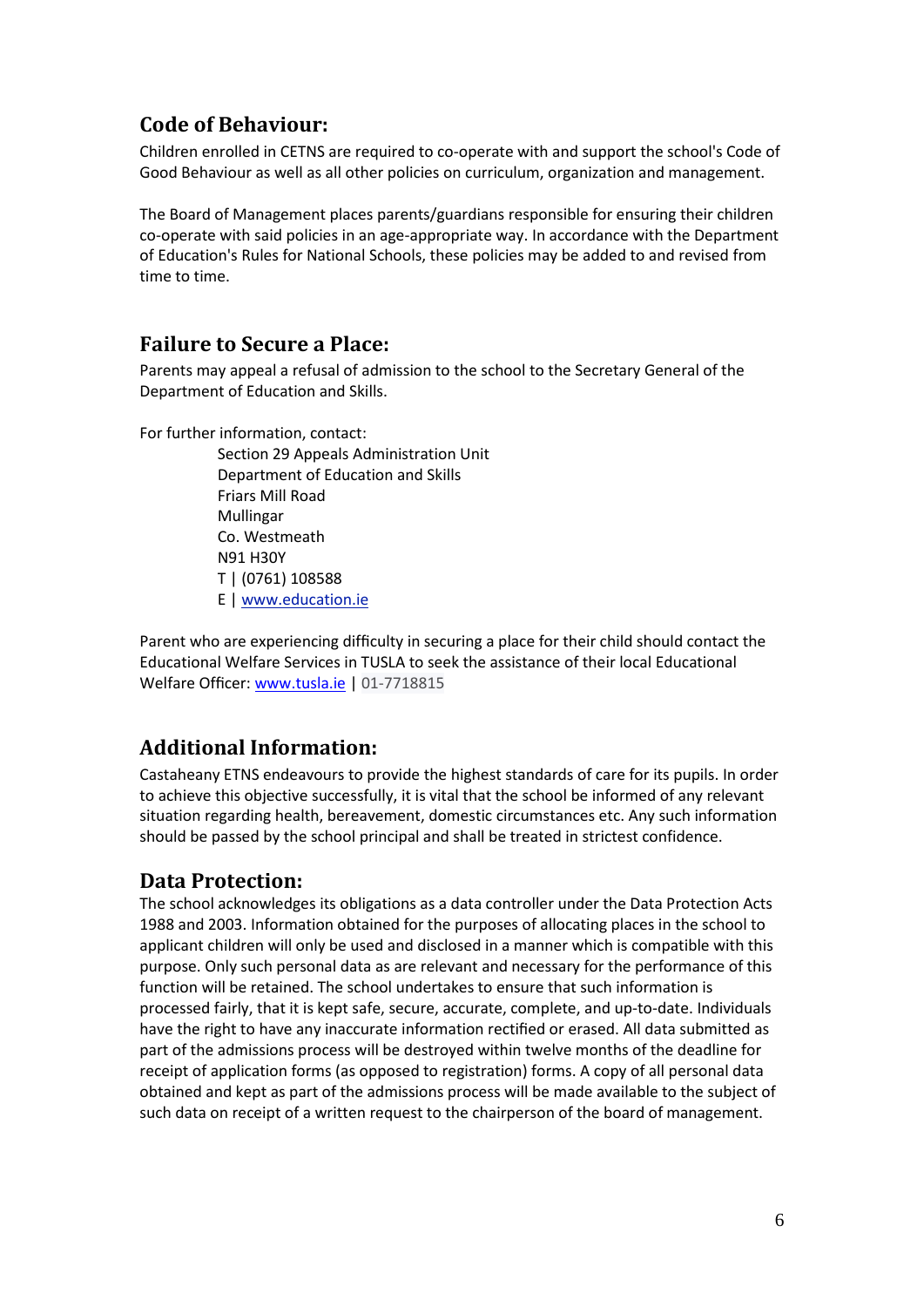### **Ratification and Review:**

This policy was ratified by the Board of Management on 11<sup>th</sup> June 2018. It is scheduled for review in June 2019. Educate Together, as patron, approved the manner of this policy's publication on the 5<sup>th</sup> April 2018.

The Board of Management reserves the right to alter this policy, subject to its statutory obligations, including its obligations to Educate Together as patron. Should the policy be altered, applicant parents will be advised in writing, and will be supplied with an amended policy. All alterations will come into effect 30 days after the date of notification.

#### **Contacts:**

Please refer all admission-related queries to the school secretary/enrolment officer.

Signed: \_\_\_\_\_\_\_\_\_\_\_\_\_\_\_\_\_\_\_\_\_\_\_\_\_\_\_\_\_\_\_

(Chairperson, BOM)

Date: \_\_\_\_\_\_\_\_\_\_\_\_\_\_\_\_\_\_\_